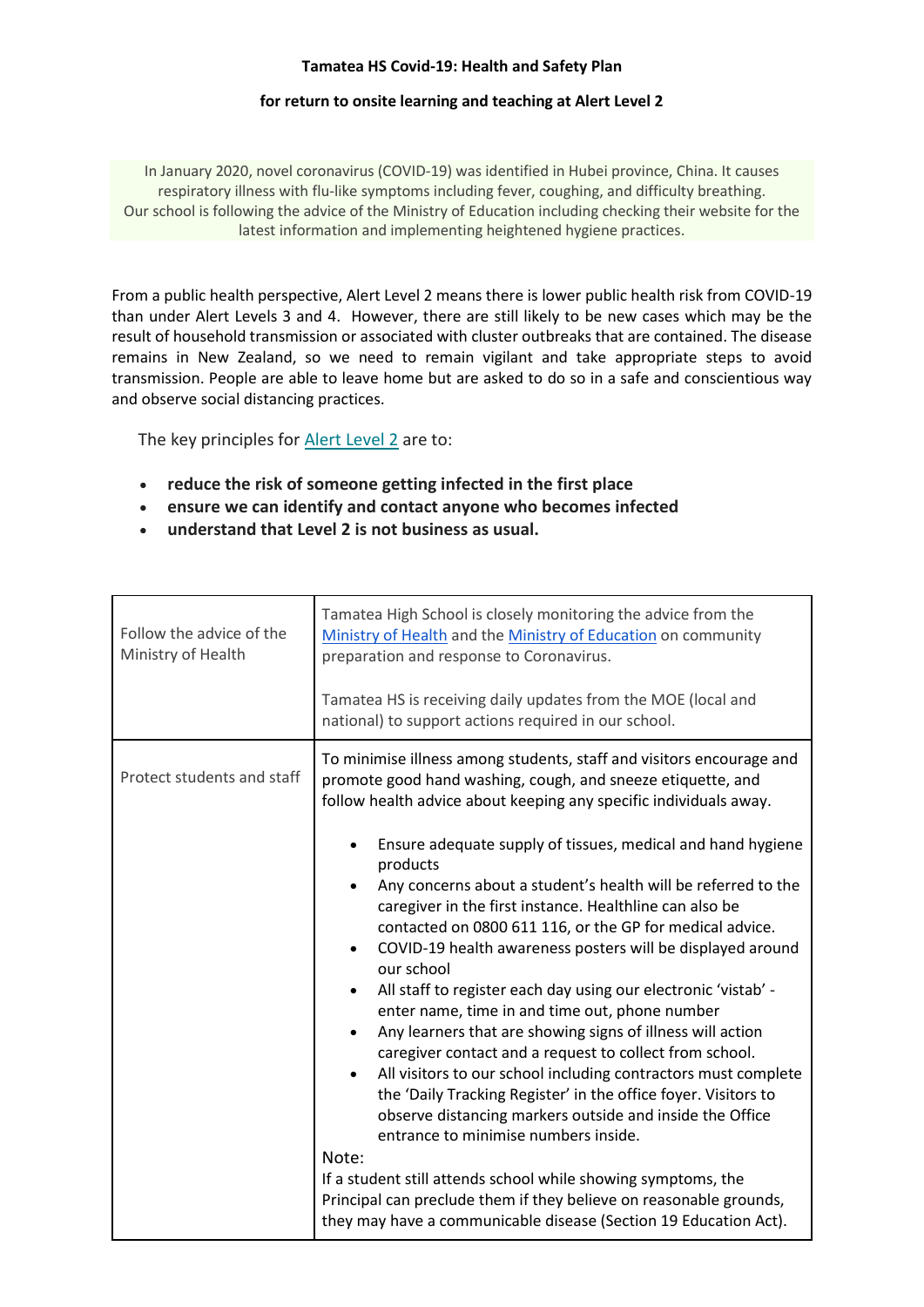|                               | The student has to stay away for the infectious period of the specific<br>disease (14 days for COVID-19). Schools and kura are encouraged to<br>support students to continue learning during their 14-day stay-away<br>time, if they are well enough to do so.                                                                                                                                                                                                                                                                                                                                                                                                                                                                                                                                                                                                                                                                                                                                                                                                                                                                                                                                                                                                                                                                                                                                                                                                                                                           |
|-------------------------------|--------------------------------------------------------------------------------------------------------------------------------------------------------------------------------------------------------------------------------------------------------------------------------------------------------------------------------------------------------------------------------------------------------------------------------------------------------------------------------------------------------------------------------------------------------------------------------------------------------------------------------------------------------------------------------------------------------------------------------------------------------------------------------------------------------------------------------------------------------------------------------------------------------------------------------------------------------------------------------------------------------------------------------------------------------------------------------------------------------------------------------------------------------------------------------------------------------------------------------------------------------------------------------------------------------------------------------------------------------------------------------------------------------------------------------------------------------------------------------------------------------------------------|
|                               | Some individuals may choose to wear face masks, as it is part<br>of their cultural practice to do so to support their hygiene<br>needs.<br>Promote respect for people being proactive in keeping<br>$\bullet$<br>themselves and families safe.<br>Alongside teaching hygiene practices we also need to be<br>$\bullet$<br>respectful of other cultures and knowledge of keeping others<br>safe from disease.<br>Student well-being is important and includes ensuring that<br>٠<br>all students have a safe physical and emotional environment<br>at school.<br>Maintain privacy and confidentiality of those seeking health<br>٠<br>care and those who may be part of any contact investigation<br>Keep in contact with the family/families or staff affected.<br>$\bullet$<br>Check on their access to supports and help them access<br>support if this is not occurring<br>Schools are not considered to be gatherings under alert level<br>٠<br>2. Therefore, there are no bubbles and no changes are<br>needed to breaktimes, start and finish times.<br>Teachers are able to teach more than one class of students.<br>Schools connected to a confirmed or probable case of<br>COVID-19 must close on an individual or group basis for 72<br>hours to allow contact tracing and cleaning. They could be<br>closed for a further 14 days (but open for distance learning)<br>- you will work with public health units to manage this and<br>the direction to close will come from the Medical Officer of<br>Health. |
| Ensure a clean<br>environment | It is important that Tamatea High School maintains a clean<br>environment to prevent the spread of illness. All facilities should<br>receive good ventilation and regular cleaning practices will be<br>increased in frequency.<br>Cleaners will daily check of soap and hand towel supplies<br>Rubbish bins emptied each day<br>Influenza viruses are inactivated by alcohol and by<br>$\bullet$<br>chlorine. A disinfectant solution has been provided for each<br>class to practice additional cleaning when necessary.<br>Music instruments, Phys Ed gear, Technology equipment and<br>$\bullet$<br>break time activities equipment can be used but good<br>hygiene practice must be observed with surfaces cleaned<br>thoroughly by staff before, between and after use using the<br>appropriate disinfectant method.<br>School library to operate as normal if students and staff are<br>٠<br>undertaking regular hand washing and staying away if sick.<br>Cleaners ensure that a thorough clean of these rooms is<br>undertaken daily<br>Good hygiene practice is in place schoolwide<br>Hand sanitiser is in each learning space and used regularly<br>Ensure personal distancing is followed-students and adults<br>should be far enough away from each other so that they are                                                                                                                                                                                                                                 |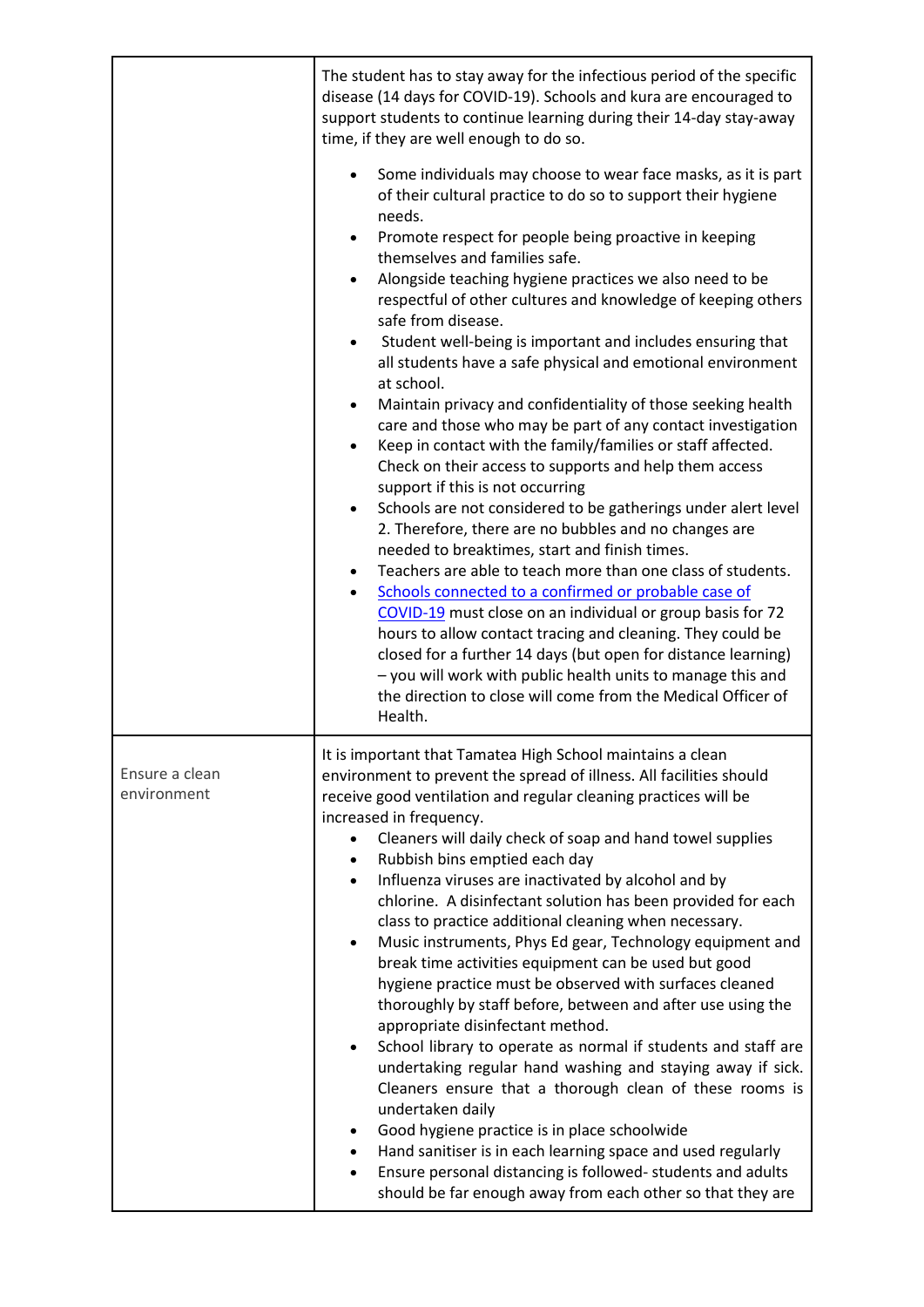|                                                                                                                        | not breathing on or touching each other (where practicable<br>at least 1 metre is a guide)<br>Students are encouraged to use personal water bottles<br>(drinking fountains are turned off)                                                                                                                                                   |
|------------------------------------------------------------------------------------------------------------------------|----------------------------------------------------------------------------------------------------------------------------------------------------------------------------------------------------------------------------------------------------------------------------------------------------------------------------------------------|
|                                                                                                                        | (Classes to put in place cleaning routines in addition to commercial<br>cleaners)                                                                                                                                                                                                                                                            |
|                                                                                                                        | PPE is not required or recommended as necessary in any<br>educational facility by the Public Health Service                                                                                                                                                                                                                                  |
| Communicate with the<br>school community                                                                               | We will keep our community regularly informed about any actions<br>our school is taking via emails, School app, Facebook and electronic<br>letters / newsletters.                                                                                                                                                                            |
|                                                                                                                        | Preventative information sharing<br>Sharing information at assembly and staff meetings on how<br>to prevent the spread of germs.<br>Visual aids on prevention in all classes, bathrooms and<br>common areas                                                                                                                                  |
|                                                                                                                        | Ensure supplies of tissues, paper towels, hand sanitiser and<br>soap<br>Parents communicated with via the school app and<br>newsletter                                                                                                                                                                                                       |
|                                                                                                                        | Ensure good hygiene practices are observed                                                                                                                                                                                                                                                                                                   |
| Make sure your contact<br>information is current for<br>parents and whanau, staff<br>(including emergency<br>contacts) | Emergency contacts for the school up to date with MOE<br>Staff phone tree updated and shared with staff<br>Caregiver contact details within KAMAR updated at IDP meetings, by<br>Whanau Group teachers<br>Requests on FB, email and school app to update caregiver details<br>with the school, if needed.                                    |
| <b>Emergency Alarm</b><br>Activation                                                                                   | We are to follow our set Emergency procedures and assemble<br>outside the tennis courts as normal. We will endeavour to follow<br>social distancing guideline if possible.<br>The priority in these situations is keeping students and staff safe from<br>the threat arising through the emergency event $-$ fire, flood,<br>earthquake etc. |
|                                                                                                                        | Encouraging good cough/sneeze etiquette and no touching of hands<br>to faces can be reinforced once safely evacuated and/or safely back<br>inside.                                                                                                                                                                                           |
| <b>School Facilities</b>                                                                                               | During Alert Level 2, school facilities (including previously agreed<br>hireage bookings) are closed to all external groups. Review of this<br>stance will be as we enter Alert Level 1.                                                                                                                                                     |
| Plan for staff absences                                                                                                | Staff absences after the school reopens at alert level 2 include a<br>variety of options.<br>These include but are not limited to:<br>Employing a reliever<br>Examining attendance numbers and combining classes to<br>accommodate staff absence                                                                                             |